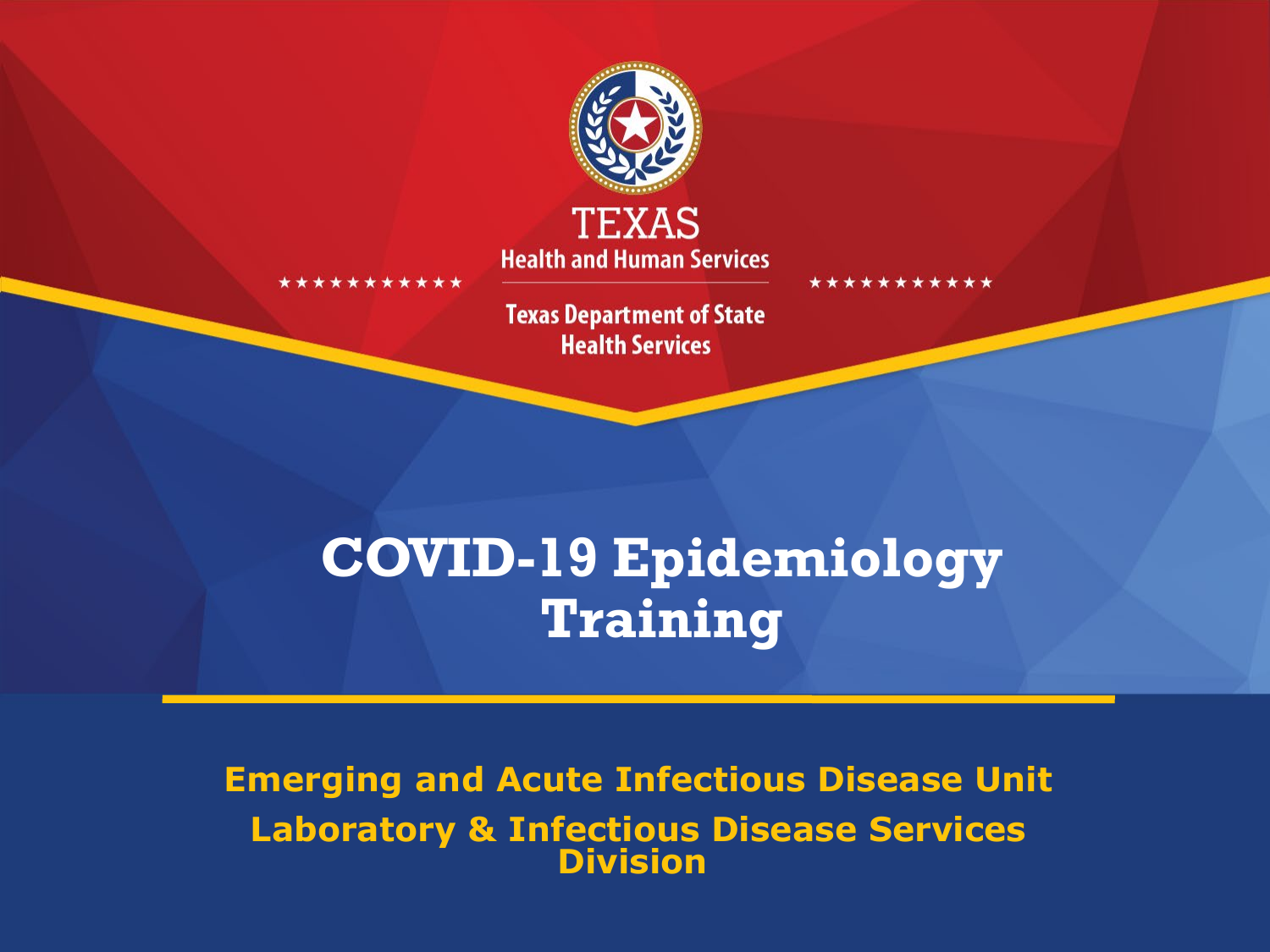# **COVID-19 Background**

- A cluster of atypical pneumonia that would later be identified as coronavirus disease 2019 (COVID-19), was first reported in Wuhan,<br>China in December 2019. The virus causing COVID-19, SARS-CoV-2, was rapidly identified<br>and the sequence made available online.
- In early March 2020 -Cases of COVID-19 in China and the initial U.S. cases were clustered.
- By mid-March 2020- multiple areas in the U.S. reported cases with no direct epidemiologic link to confirmed cases.
- As of August 2021- widespread community<br>transmission of SARS-CoV-2 has been documented in Texas and throughout the U.S. and virus variants are circulating widely.

\*\*\*\*\*\*

**Health and Human Services**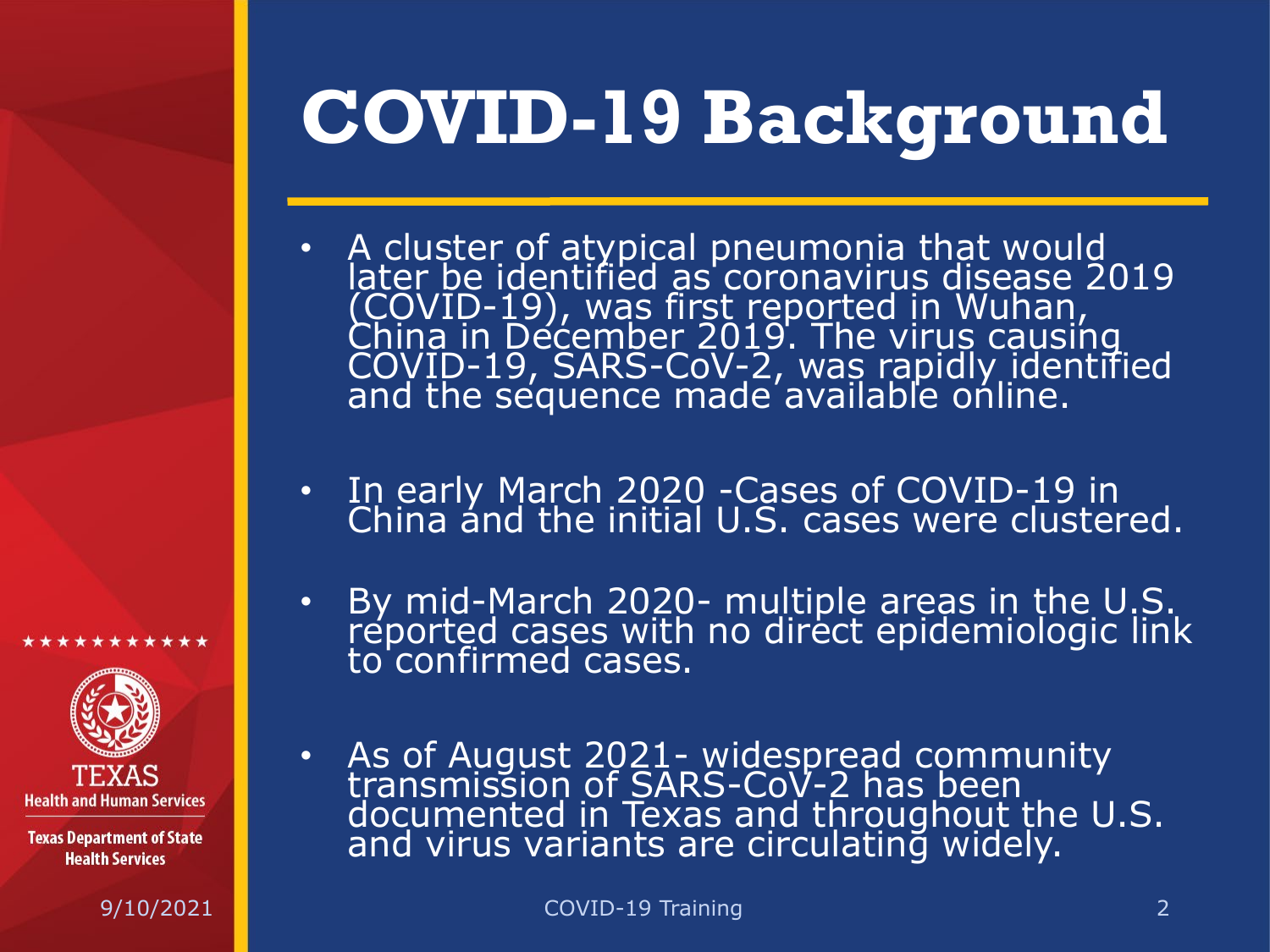# **COVID-19 Background**

- People with COVID-19 generally develop signs and symptoms, including mild respiratory symptoms and fever ~5 days after infection (mean incubation period 5-6 days, range 1-14 days). More serious illness requiring hospitalization or resulting in fatality can occur. There are risk factors including age and certain medical conditions can increase an individual's risk of more severe illness.
- **Health and Human Services**

\*\*\*\*\*\*

**Texas Department of State Health Services** 

• Disease in children mostly appears to be relatively mild, and there is evidence that a significant proportion of infections across all age groups are asymptomatic, or pre- symptomatic at the time of testing.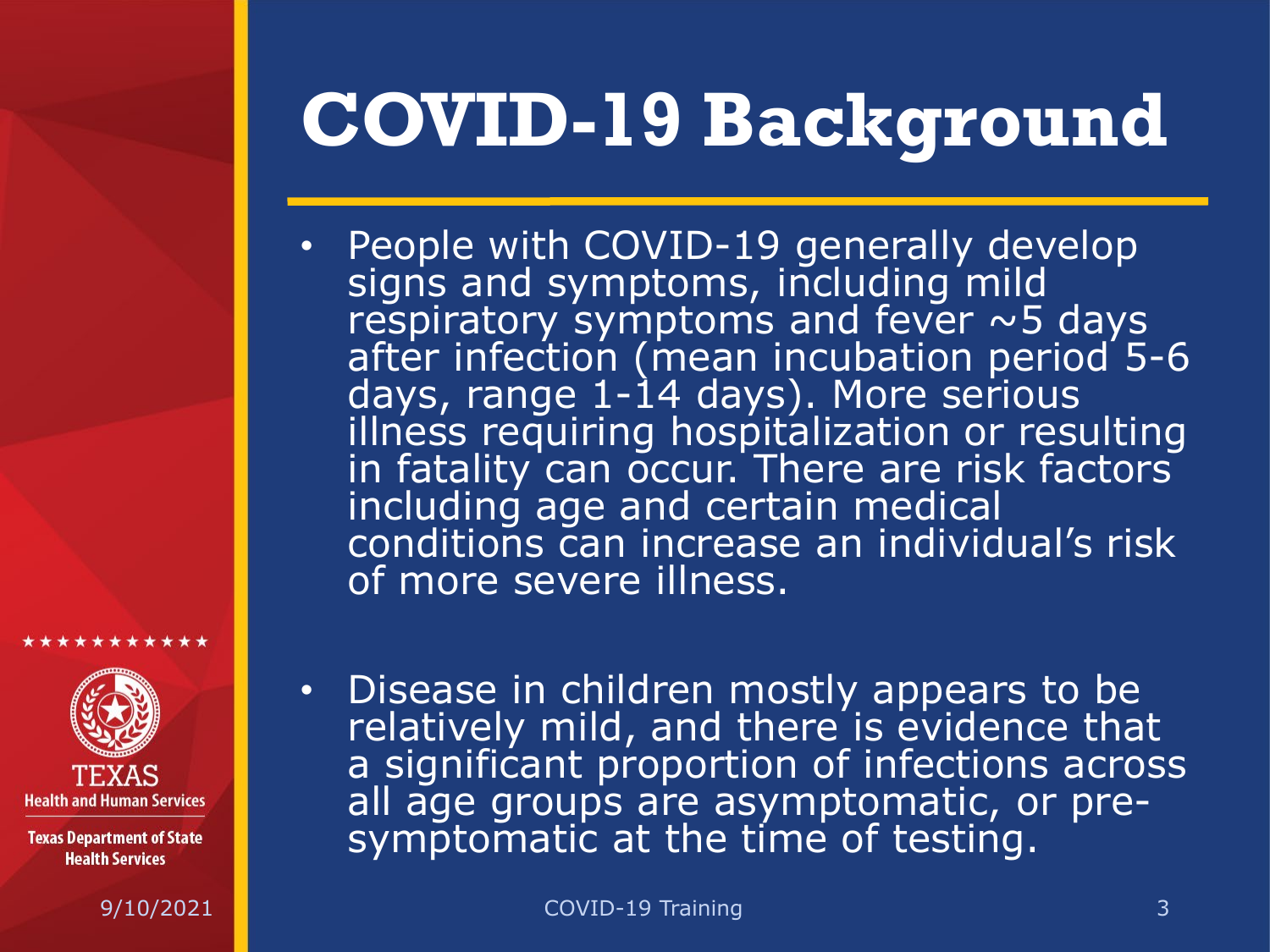# **COVID-19 Background**

- COVID-19 transmission primarily occurs through contact with respiratory fluids carrying virus, through inhalation, direct contact or indirect contact. Transmission by individuals who are asymptomatic or pre-<br>symptomatic has been documented and is thought to contribute to community transmission of SARS-CoV- 2.
- **Health and Human Services**

\*\*\*\*\*\*\*

**Texas Department of State Health Services** 

• August 2021 -more than 2.8 million COVID-19 cases and more than 55,000 COVID-19 associated fatalities reported in Texas.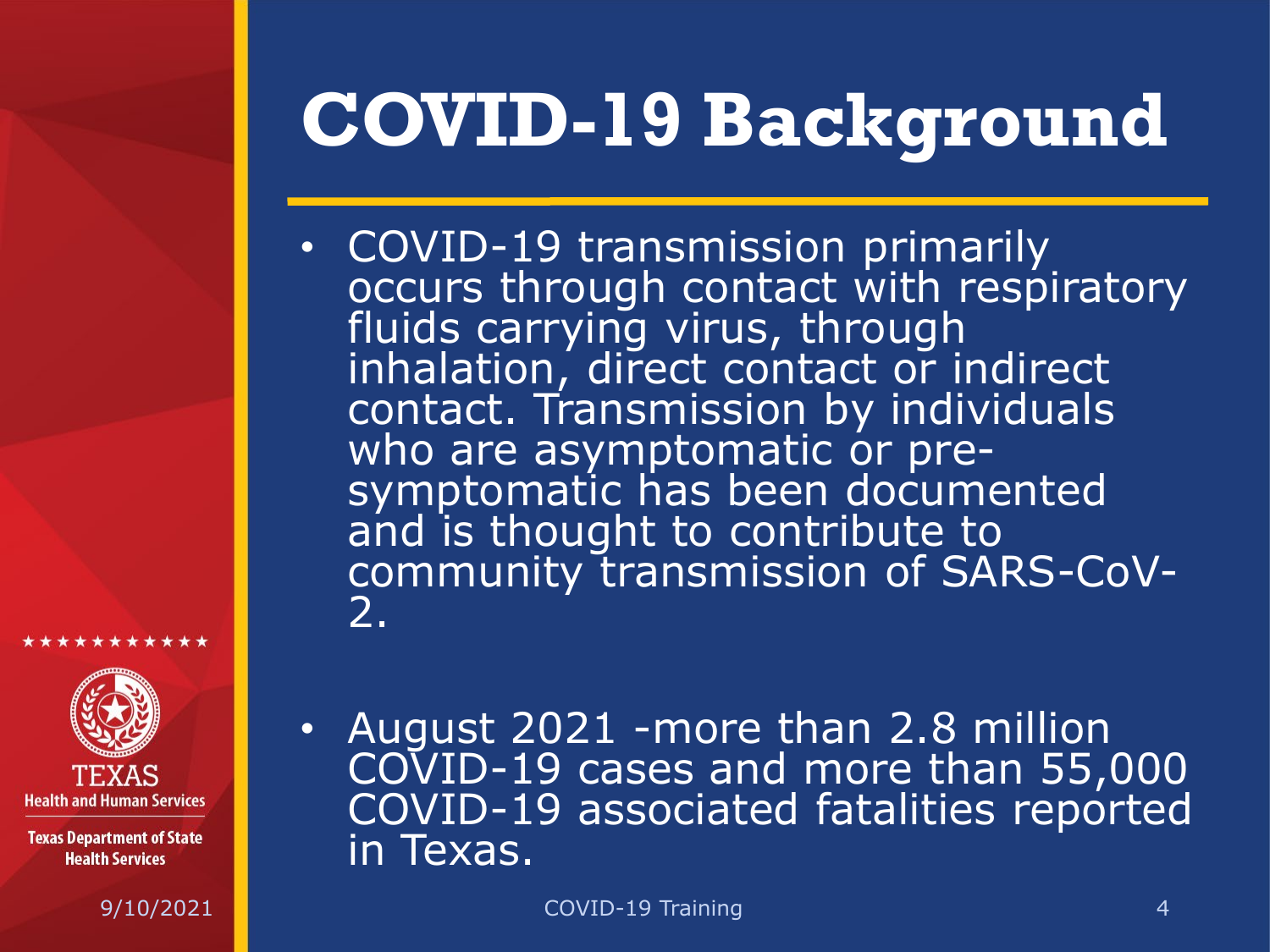# **COVID-19 Case Classifications**

### **Effective November 1, 2021**

### *Confirmed*:

● Meets confirmatory laboratory evidence.

### *Probable:*

- Meets clinical criteria AND epidemiologic linkage with no confirmatory or presumptive laboratory evidence for SARS-CoV-2, **OR**
- Meets presumptive laboratory evidence, **OR**
- Meets vital records criteria with no confirmatory laboratory evidence for SARS-CoV-2.

### *Suspect:*

• Meets supportive laboratory evidence with no prior history of being a confirmed or probable case.

9/10/2021 COVID-19 Training 5

**Health and Human Services** 

\*\*\*\*\*\*\*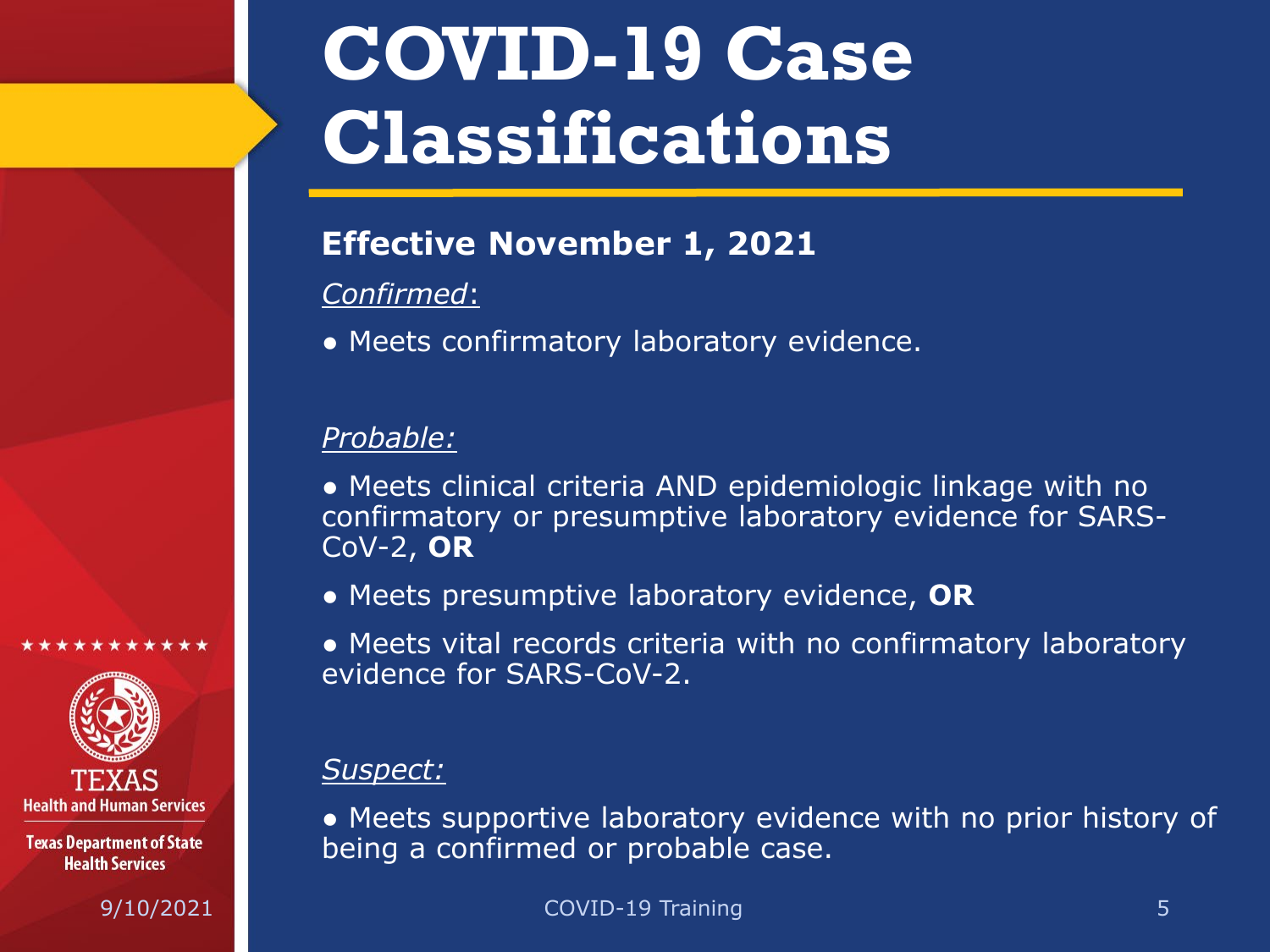# **COVID-19 Laboratory Criteria**

Laboratory evidence using a method approved or authorized by the FDA or de'signated authority:

*Confirmatory laboratory evidence:* 

● Detection of SARS-CoV-2 RNA in a post-mortem respiratory swab or clinical specimen using a diagnostic molecular amplification test performed by a CLIA-certified provider, **OR**

• Detection of SARS-CoV-2 by genomic sequencing.

#### *Presumptive laboratory evidence:*

● Detection of SARS-CoV-2 specific antigen in a post-mortem obtained respiratory swab or clinical specimen using a diagnostic test performed by a CLIA-certified provider.

#### Supportive laboratory evidence:

● Detection of antibody in serum, plasma, or whole blood specific to natural infection with SARSCoV-2 (antibody to nucleocapsid protein), **OR**

● Detection of SARS-CoV-2 specific antigen by immunocytochemistry in an autopsy specimen, **OR**

• Detection of SARS-CoV-2 RNA or specific antigen using a test performed without CLIA oversight.



\*\*\*\*\*\*\*\*\*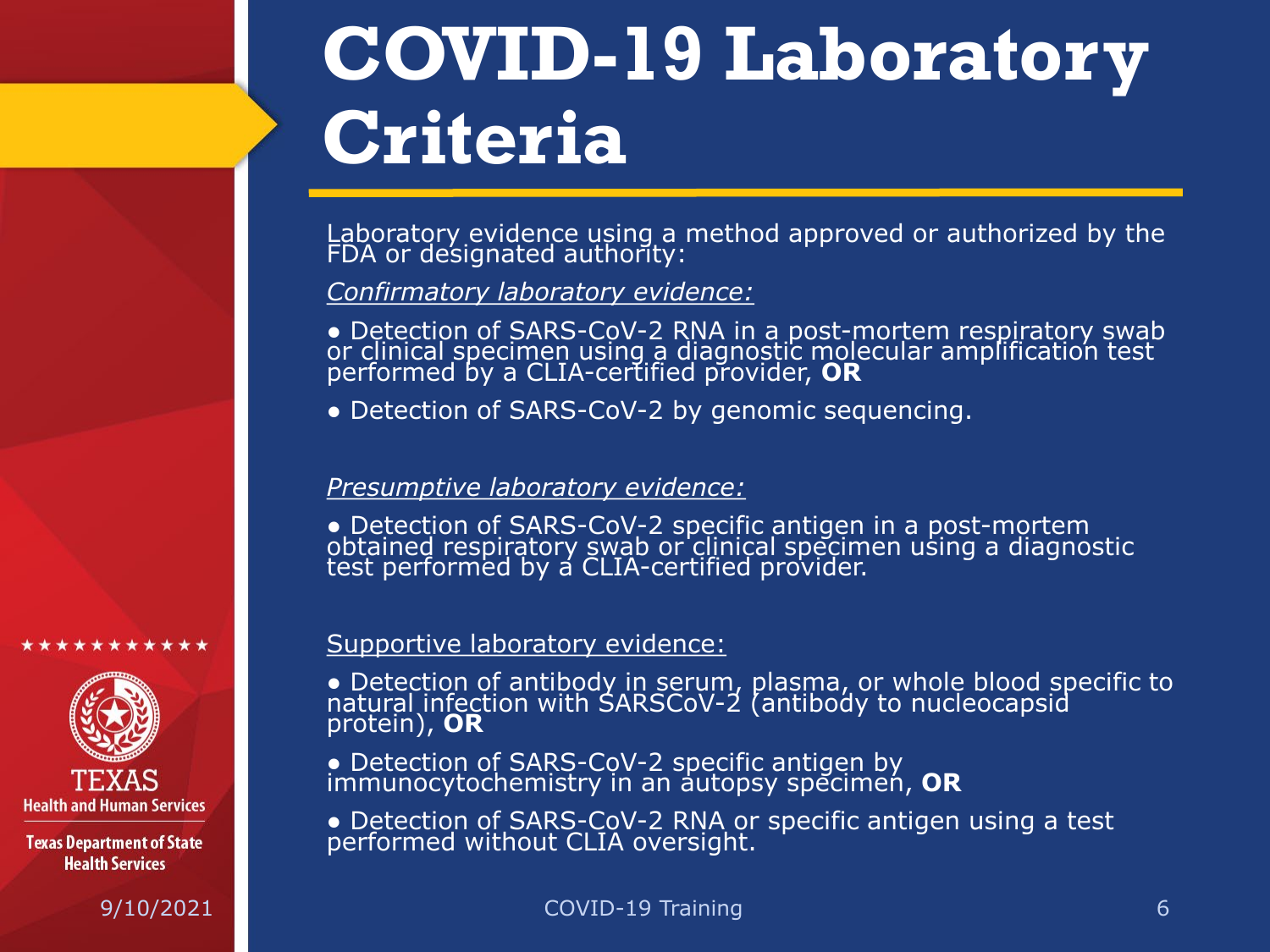## **COVID-19 Laboratory Criteria for Self-Testing Kits**

Updates to laboratory evidence clarifies that CLIA status of the setting where the test was **performed**, rather than where the sample was taken, determines the designation of supportive vs probable vs confirmatory laboratory evidence.

This impacts "at home tests" which come in a variety of combinations of setting of sample collection and test processing setting.

For example:

- a. At home antigen tests, such as Abbott Binax now antigen tests that are collected and performed **without** CLIA oversite would be considered *supportive laboratory evidence* and classified as a **suspect case** if the results were reported to public health.
- b. The same test, when administered in another setting **with CLIA certification or waiver and oversight of a provider** (such as in the school testing program run by TDEM, or the antigen testing program administered in TDCJ facilities, or in a nursing home would be considered *presumptive laboratory evidence* and the case classified as a **probable case** if there was a positive result. These settings are required to report results to public health.

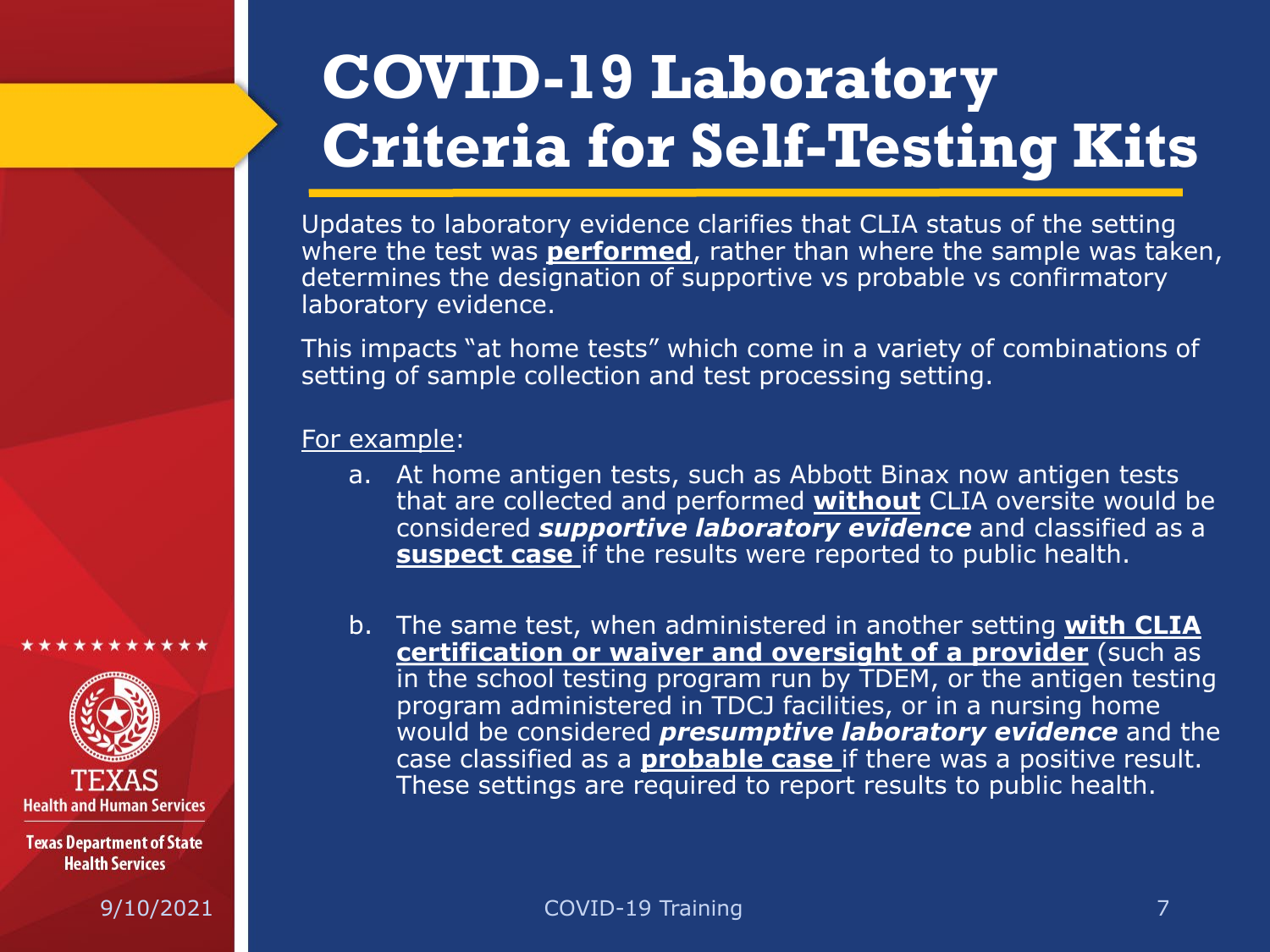## **COVID-19 Laboratory Criteria for Self-Testing Kits Continued**

- c. A nucleic acid amplification test (NAAT) performed in a facility **without CLIA certification**, such as the [Cue at home NAAT](https://www.fda.gov/media/138826/download) which is a NAAT performed at home and has an FDA EUA would be considered *supportive laboratory evidence* and therefore alone a positive test would be classified as a **suspect case**  rather than a confirmed case because of the setting where the test was performed.
- d. An "At home" collection test, such as a PCR or antigen test where the collection was performed at home, but the **sample was then mailed to a CLIA certified lab** for testing would fall under *presumptive or confirmatory laboratory*  **evidence**, leading to a positive test under those circumstances being designated as a **probable or confirmed case** based on the test type.



\*\*\*\*\*\*\*\*

**Texas Department of State Health Services** 

 $\div$  Of note, if requirements for higher level case classification were obtained later, such as a follow up test performed in a CLIA certified setting, or interview by a public health worker identifying known epidemiologic linkage and symptoms that meet clinical criteria, a suspect case could be upgraded to a probable case in the public health information collection system (i.e. NEDSS).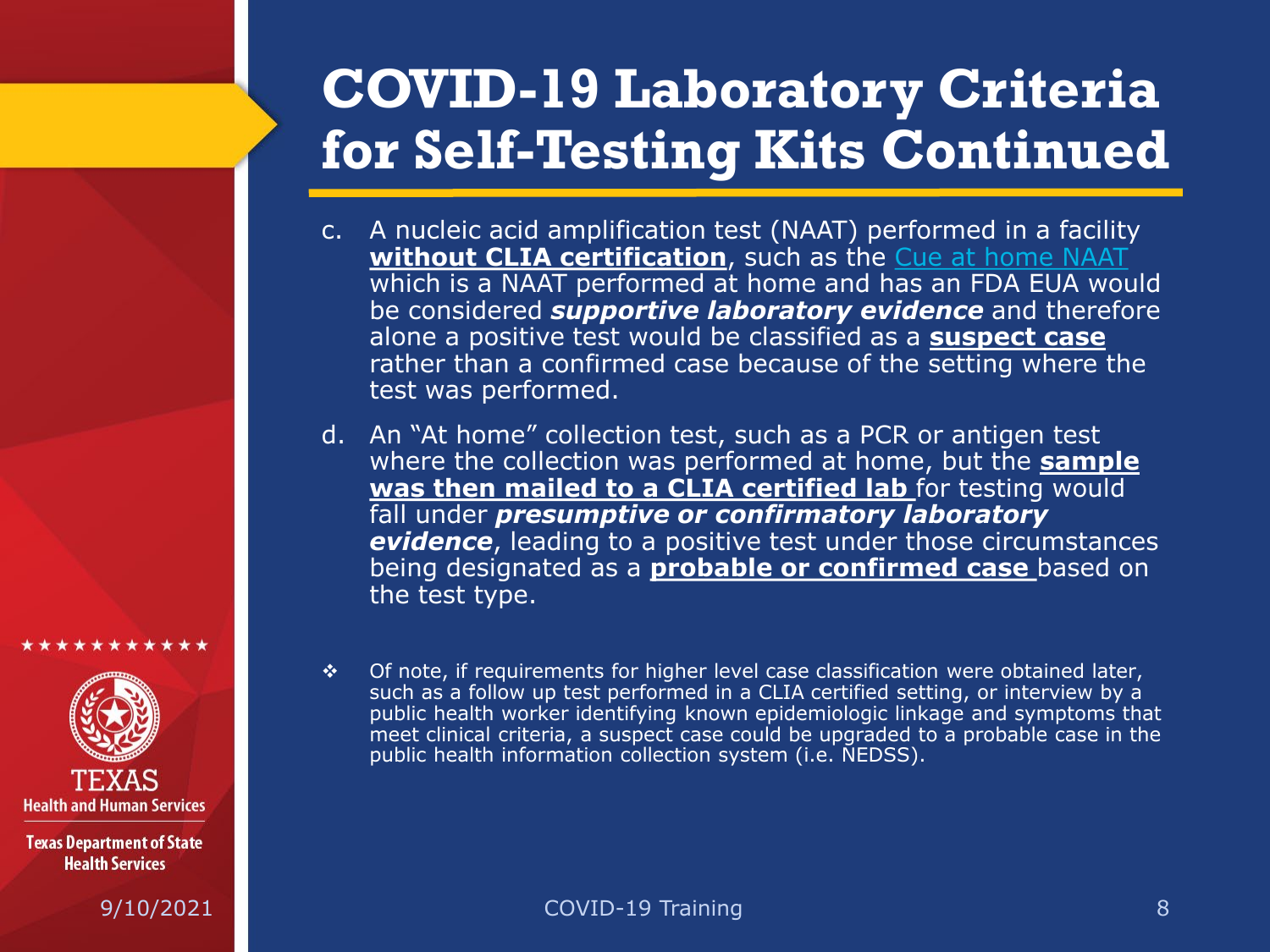## **COVD-19 Clinical Criteria**



Clinical Criteria for Reporting: In the absence of a more likely diagnosis, any medically-attended (including symptoms ascertained telephonically by public health staff, e.g., contact tracers) person with:

#### **Acute onset or worsening of at least two of the following symptoms or signs:**

fever (measured or subjective), chills, rigors, myalgia, headache, sore throat, nausea or vomiting, diarrhea, fatigue, congestion or runny nose

OR

### **Acute onset or worsening of any one of the following symptoms or signs:**

cough, shortness of breath, difficulty breathing, olfactory disorder, taste disorder, confusion or change in mental status, persistent pain or pressure in the chest, pale, gray, or bluecolored skin, lips, or nail beds, depending on skin tone, inability to wake or stay awake

OR

### **Severe respiratory illness with at least one of the following:**

- o Clinical or radiographic evidence of pneumonia,
- o Acute respiratory distress syndrome (ARDS).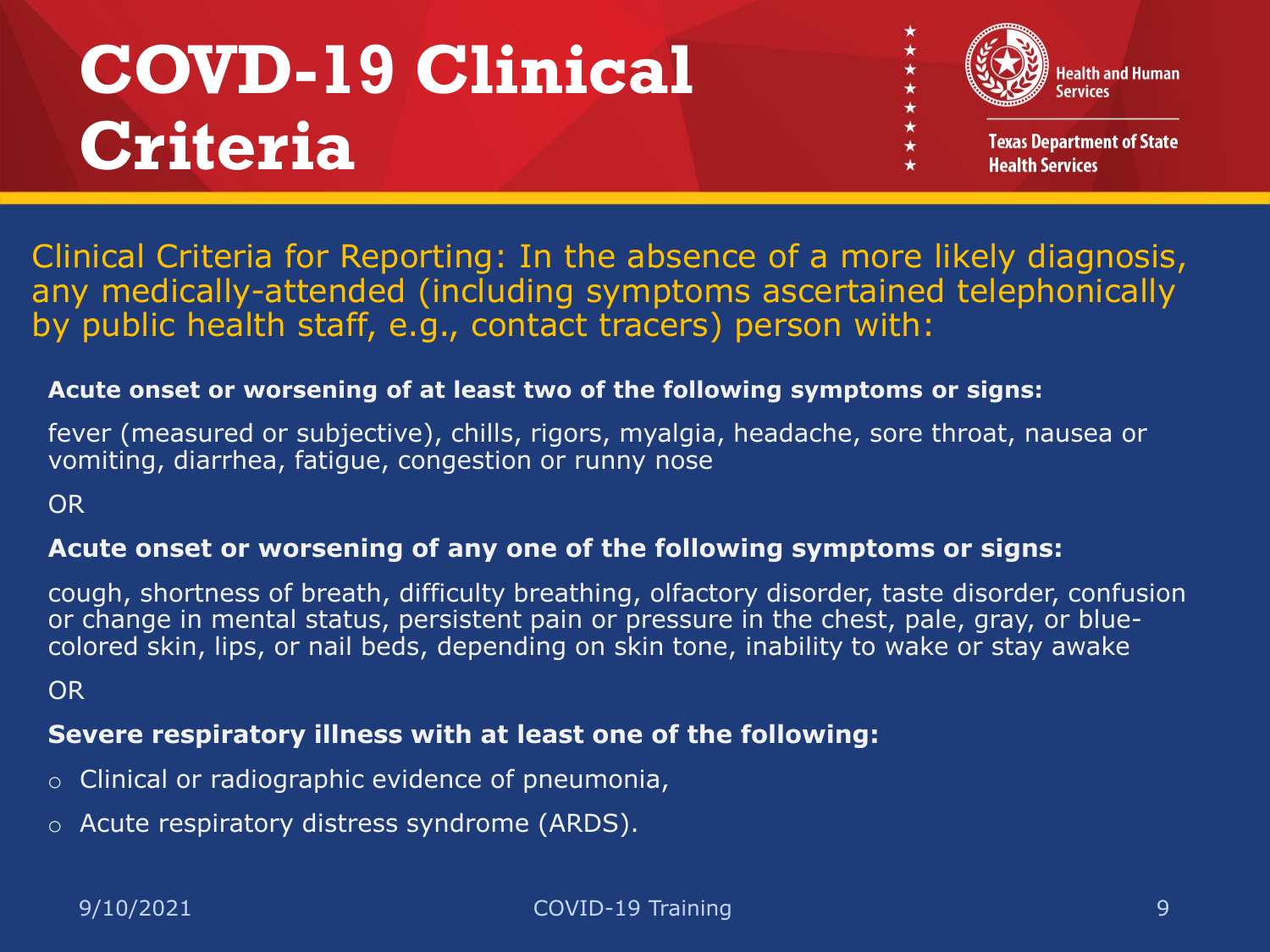## **COVID-19 Case Definition Continued**

## Epidemiologic Linkage

One or more of the following exposures in the prior 14 days:

● Close contact† with a confirmed or probable case<br>of COVID-19 disease; OR

• Member of an exposed risk cohort as defined by<br>public health authorities during an outbreak or during high community transmission.

### Vital Records Criteria

A death certificate that lists COVID-19 disease or SARS-CoV-2 or an equivalent term as an underlying<br>cause of death or a significant condition contributing to death.

## Other Criteria for Reporting

Autopsy findings consistent with pneumonia or acute respiratory distress syndrome without an identifiable cause.



\*\*\*\*\*\*\*\*